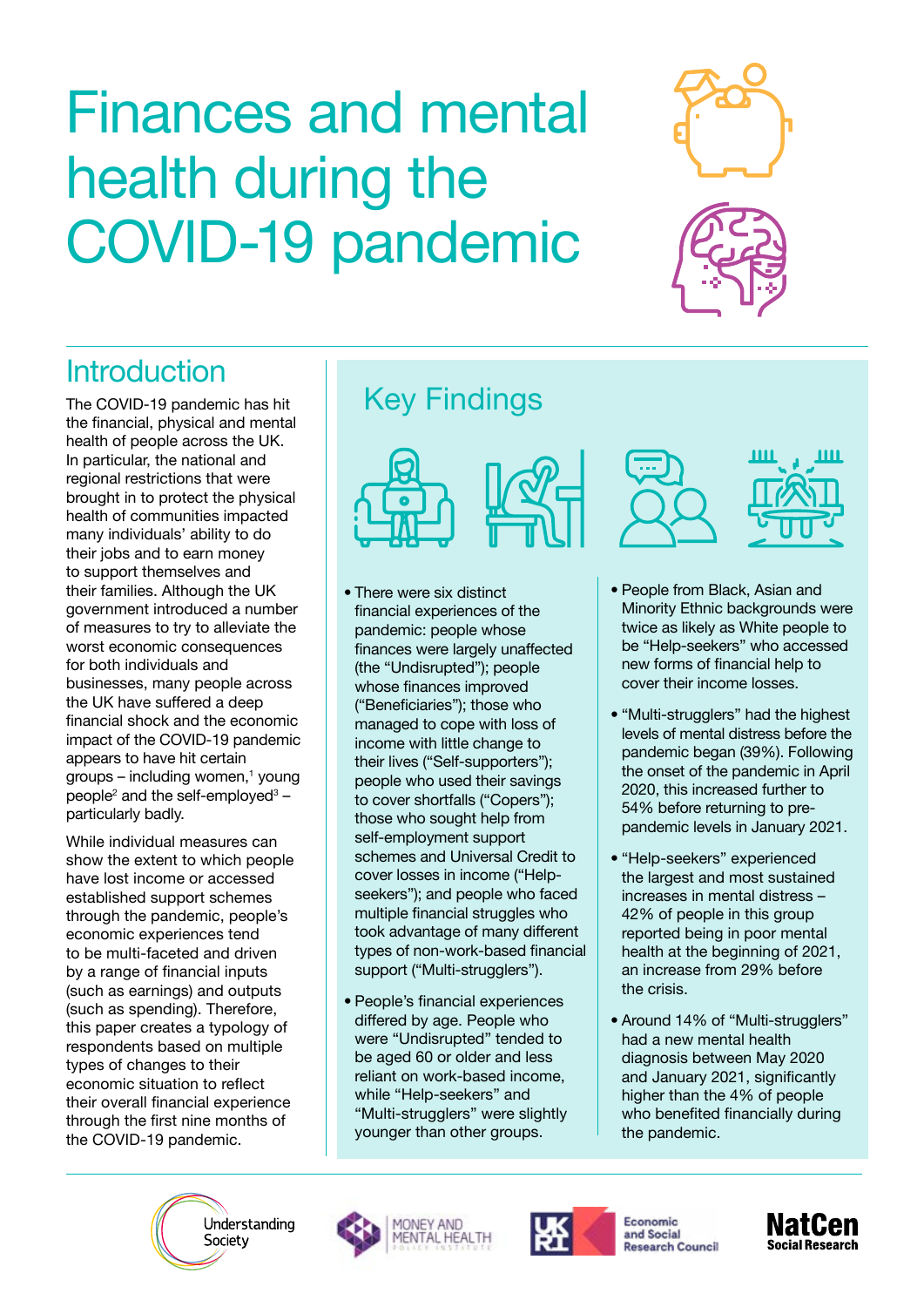### Data and methods

Understanding Society (the UK Household Longitudinal Survey) has collected data from a representative sample of adults aged 16 or over in private households across Great Britain and Northern Ireland in 10 waves between 2010 and 2020. After COVID–19 hit the UK in early 2020, Understanding Society launched an additional, primarily web-based survey to track respondents' experiences through the pandemic and the economic and social disruption it caused. As well as asking respondents about their current financial situation at multiple points throughout the pandemic, it also asked about their situation at the start of 2020. This can be used to identify how individuals were hit by, and responded to, the economic consequences of the UK lockdown.

This briefing focuses on financial data collected from adults aged 16 or older from across the UK in the sixth wave of Understanding Society's COVID-19 study, fielded in November 2020. This allows us to identify individuals who experienced continued disruption to their individual and household earnings, changes to their levels of debt or savings or who took specific steps to mitigate any financial losses, such as borrowing from friends or family, finding new work or claiming additional state benefits. Individually, these questions can be used to highlight specific financial experiences of the pandemic but this briefing paper combines them to create specific groupings of respondents<sup>4</sup> based on their overall economic situation in 2020.

The social, demographic and wider economic characteristics of these groups are presented, along with the levels of mental distress experienced by each group before and during the pandemic. Mental distress was measured using the General Health Questionnaire (GHQ-12) which has been included in every pre- and post-pandemic wave of Understanding Society. These questions are designed to assesses common psychiatric conditions. The GHQ-12 consists of 12 items, each assessing the severity of a mental health problem over the past few weeks. These can be used to generate an overall measure of mental distress by counting the number of items for which respondents selected the most symptomatic response options, creating a scale running from 0-12, with higher values reflecting greater distress. A threshold score of four or more was used as a marker of a clinically significant level of mental distress on this scale.

Further evidence draws on two focus groups with 14 members of the Money and Mental Health Research Community, a group of 5,000 people who have lived experience of mental health problems or of caring for someone who does. Participants were recruited through an online survey between 22-25th January 2021 and focus groups were carried out one week later. These focus groups discussed COVID-specific government interventions and services designed to mitigate the financial harm of the pandemic on individuals' incomes and household finances.



**Figure 1: Population distribution of financial experiences of the pandemic.**

#### **Grouping financial experiences**

Individuals were allocated to mutually exclusive groups based on their responses to a series of questions about their financial situation and how this had changed between January/ February 2020 (before the COVID-19 pandemic hit the UK) and November 2020 (when wave 6 of Understanding Society's COVID study was collected). Using a statistical technique called latent class analysis, we have identified six discrete groups of people with different financial experiences of the pandemic:

- 1. Undisrupted (43%) people whose financial situation in November 2020 was largely the same as it had been at the start of 2020.
- 2. Beneficiaries (29%) people who reported higher individual and/or household income in November 2020 than at the start of 2020, many of whom were able to reduce their debt in this period.
- 3. Copers (7%) people who suffered a hit to their individual and/or household income but didn't need to change their behaviour much to cover this.
- 4. Self-supporters (13%) people who suffered a hit to their individual and/or household income and used their own savings or cut their spending to cover this.
- 5. Help-seekers (4%) people who suffered a hit to their individual and/or household income and looked for external help, such as borrowing, benefits or new employment, to cover this.
- 6. Multi-strugglers (4%) people who needed to take advantage of many different types of non-workbased financial support (additional benefits, borrowing and use of savings) despite being less likely to suffer income losses over 2020.

For the majority of the population, finances were either unaffected by the pandemic or improved. For those whose financial circumstances deteriorated, two groups (Copers and Self-supporters) managed to rely on informal or internal support and two groups (Multi-strugglers and Helpseekers) needed external support.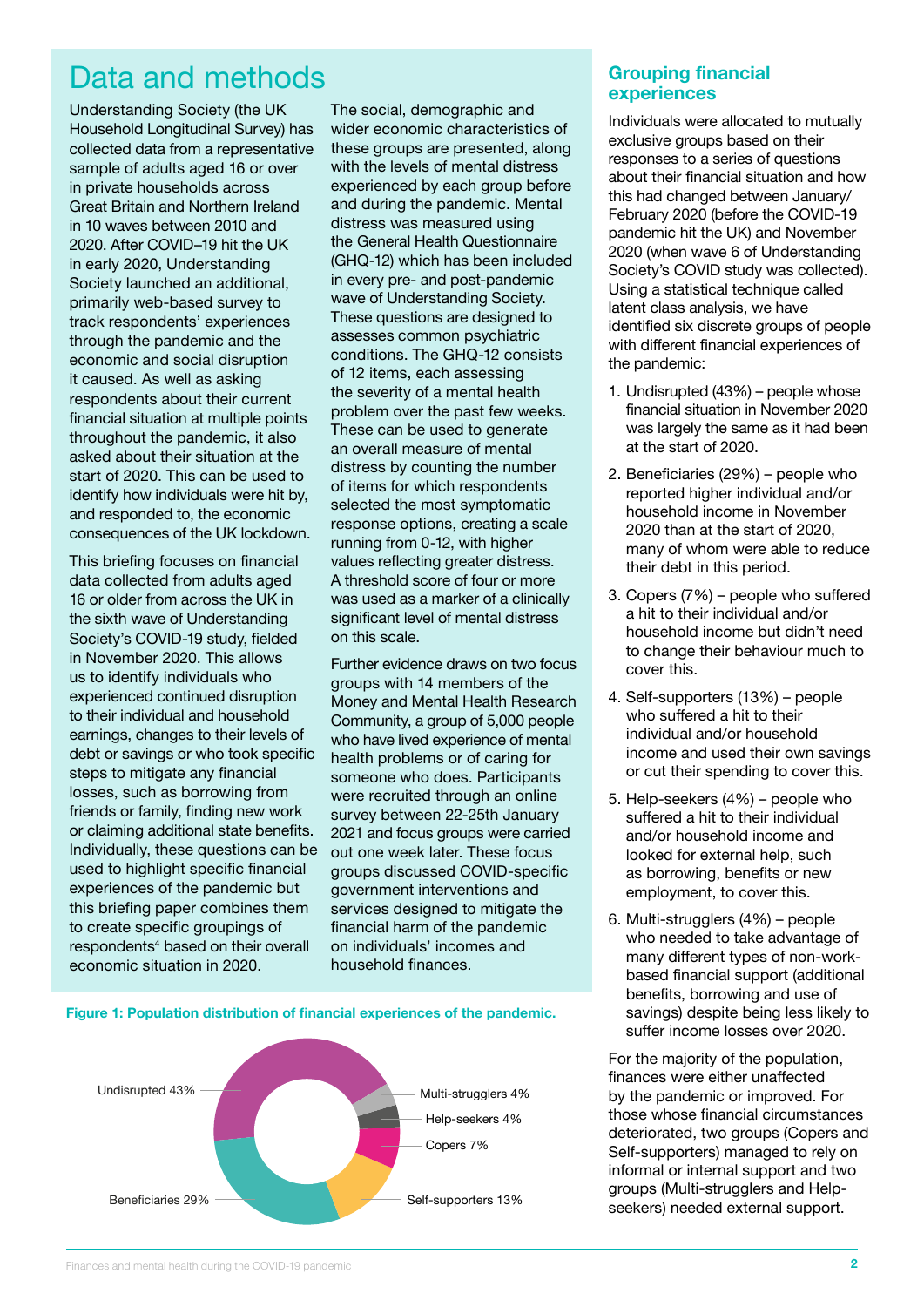#### **Which groups of the population are affected the most?**

Although COVID-19 is a greater physical threat to older people, many older people have avoided the worst financial consequences of the pandemic in the UK. As figure 2 shows, people aged 60 or older make up two thirds of the "Undisrupted" group. Although this is unsurprising, given that many in this age group will be retired and do not rely on work-based income, this reflects the different levels of economic disruption felt by people in and out of the workforce during the pandemic. Help-seekers and Multi-strugglers tended to be slightly younger than other groups.

The negative financial impact of the pandemic has disproportionately affected Black, Asian and Minority Ethnic (BAME) groups.

In line with being the oldest group, people in the Undisrupted group were also the least likely to have children living in their household (11%) or to have been in work at the start of 2020 (27%), as shown in figure 3. They were also slightly more likely to be female than male, but this is also in line with older age groups more generally. Members of the Help-seekers group were the most likely to be female (64%) and to have children (41%). The majority of Beneficiaries, Copers, Selfsupporters and Help-seekers were in work in January/February 2020 in contrast to the minority of the Multistrugglers and the Undisrupted.

Very few people in the Beneficiaries group lived in low-income households (measured as those in the bottom quintile of the household income distribution). Only one in 15 members of this group (7%) were in low-income households compared to half (52%) of the Multi-strugglers group. This suggests a widening in financial inequalities as those who were

#### **Figure 2: Age differences in financial experiences of the pandemic.**



**Figure 3: Household and individual characteristics of each group of financial experiences of the pandemic.**





**N** White **BAME** Undisrupted Beneficiaries Copers Self-supporters Help-seekers Multi-strugglers

**Figure 4: Ethnic differences in financial experiences of the pandemic.** 50

worst off have struggled further during the pandemic whereas people who were better off have often benefited from an increase in household or individual income.

0

The negative financial impact of the pandemic has disproportionately affected Black, Asian and Minority Ethnic (BAME) groups. Figure 4 shows that people in the BAME

group were less likely (32%) than the White group (44%) to be financially undisrupted by the pandemic. Meanwhile people in the BAME group were approximately twice as likely as those in the White group to be classed as Self-supporters (21% v 13%), Help-seekers (7% v 3%) or Multi-strugglers (9% v 4%) during the pandemic.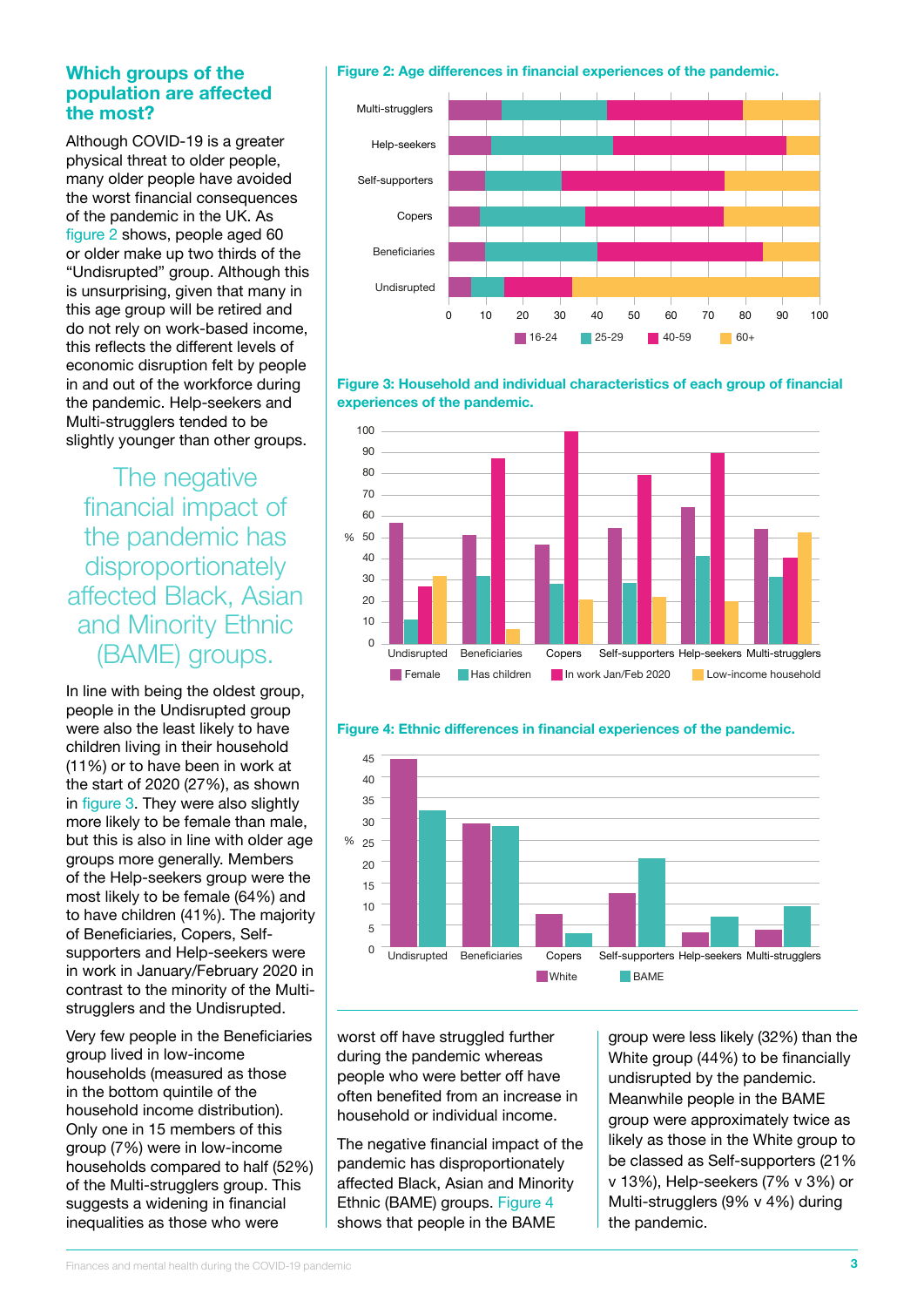#### **What financial help was used?**

Around two in five (41%) Multistrugglers had successfully applied for Universal Credit since the start of the pandemic. They were not, however, more likely to have been furloughed under the Coronavirus Job Retention Scheme or received a government grant from the Self-Employment Income Support Scheme (SEISS), though this is likely due to their lower level of employment at the start of 2020.

Help-seekers were the second most likely group to have been awarded Universal Credit, but they were also the group with the highest proportion of self-employed people and, as shown in figure 5, the most likely to have received a self-employment grant. While Help-seekers experienced similar levels of furloughing as Copers and Self-supporters in November 2020, nearly a quarter of Help-seekers (23%) had received the selfemployment grant.

#### **How have the economic shocks of the pandemic affected mental health?**

All groups recorded an increase in mental distress at the start of the UK lockdown in April 2020 compared to before the pandemic (Figure 6). Although elevated levels of mental distress started to return to pre-pandemic levels as the UK started to re-open in summer 2020, distress once again increased in November 2020 as the pandemic worsened and social and economic restrictions increased. As figure 6 shows, levels of mental distress have varied between these groups before and since COVID-19 hit the UK. People who were financially Undisrupted and who were Multi-strugglers have consistently recorded the lowest and the highest levels of mental distress across almost all time periods.

By January 2021, mental distress among people who had experienced multiple financial issues had returned to prepandemic levels. However, a

**Figure 5: Proportion of people receiving financial interventions by financial experiences of the pandemic.** 50



**Figure 6: Proportion of respondents reporting significant mental distress by financial experience of the pandemic.** 60







considerable increase in distress continued to be seen amongst the Help-seekers group; 42% of this group were experiencing significant mental distress in January 2021, compared to 29% before the pandemic and 30% only two months earlier. As the UK re-entered stricter lockdown restrictions throughout October and November the biggest hit to mental health appears to have been felt

by those seeking financial support from outside their household.

As well as reporting consistently high levels of mental distress, the most economically vulnerable group of individuals who reported long term and multiple financial difficulties (Multi-strugglers) were also more likely to report a new diagnosis for a mental illness between May 2020 and January 2021.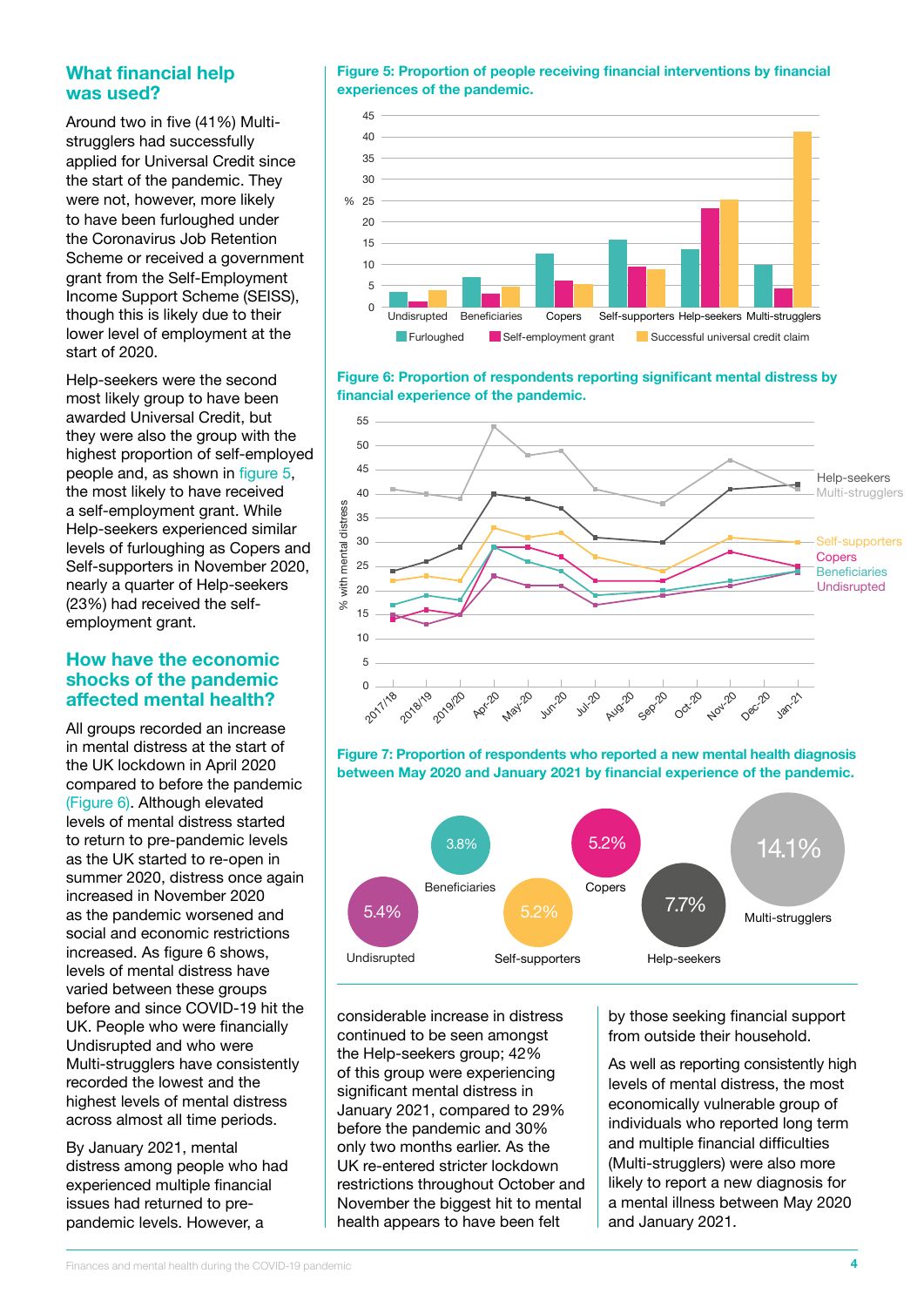#### **How do financial circumstances affect mental health?**

The association between increasing financial difficulties and poorer mental health is clear but the mechanism driving this link is more complex. In order to understand more about how someone's financial position might directly affect their mental health, focus groups including people with lived experience of mental health problems discussed some of the practical reasons for how financial difficulties impacted the mental health of some of the hardest hit groups during the pandemic.

These experts by experience spoke of how support for selfemployed workers was particularly lacking during the pandemic.

These experts by experience spoke of how support for self-employed workers was particularly lacking during the pandemic. This may explain why the Help-seekers group, 3 out of 10 of whom were self-employed workers during the pandemic, experienced the largest increase in mental distress. The Self-employment Income Support Scheme support grant required potential claimants to understand eligibility criteria and proactively apply for grants, in contrast to automatic entitlement to the furlough scheme and increased payments to Universal Credit claimants. Applicants therefore required greater clarity of thought, concentration and an ability to interpret complex information to apply for self-employment support. All of these can be adversely affected by experiencing mental health problems.

"It was difficult to follow all the government changes and there seemed to be no central place you could turn to for help and advice, we are all so individual and often we do not fit into boxes for filling in forms." *Expert by experience*

Given that mental health problems are over-represented in part time self-employed workers,<sup>5</sup> these individuals faced additional barriers to support. This may have exacerbated their conditions and widened both financial and mental health inequalities experienced by this group.

Although Help-seekers experienced the biggest overall decline in mental health of all groups over the course of the pandemic, the highest levels of mental distress – both before and during the pandemic – were consistently measured amongst those who struggled with multiple financial issues. These Multistrugglers were the most likely to be in the low-income group. This provides further evidence of the significant income gap between those with and without experience of mental health problems.<sup>6</sup>

Interventions to support the incomes of Multi-strugglers in receipt of benefits have focused on enhancing the rate of Universal Credit. This increase, however, was not extended to people in receipt of 'legacy' benefits, such as Job Seekers Allowance, Employment Support Allowance or Working Tax Credit. It was therefore not available to many individuals who had been out of work for a longer period of time, including those not working due to ill-health or disability. There was a feeling of injustice and resentment from participants that the uplift had not been extended to legacy benefits and that this had served to exacerbate existing inequalities.

"None of these were applicable to me as I'm on 'legacy' benefits, so I've had nothing to help cover the extra costs a disabled person faces under COVID."

*Expert by experience*

Findings from our focus groups chime with a growing body of evidence highlighting how this crisis is disproportionately impacting the most vulnerable. For many of the participants, pre-existing financial precarity and barriers to accessing support meant that many had faced – and expected to continue to face – impossible choices.

> "I have to choose between paying my mortgage, eating & heating. I expect to lose my house by the end of 2021."

*Expert by experience*

As well as establishing how increasing financial disadvantage was associated with declining mental health, findings from the focus groups also underline how services must ensure interventions are designed and implemented with people with mental health problems in mind. Without access to appropriate support, the financial and mental wellbeing of the most disadvantaged groups will continue to be put at risk.